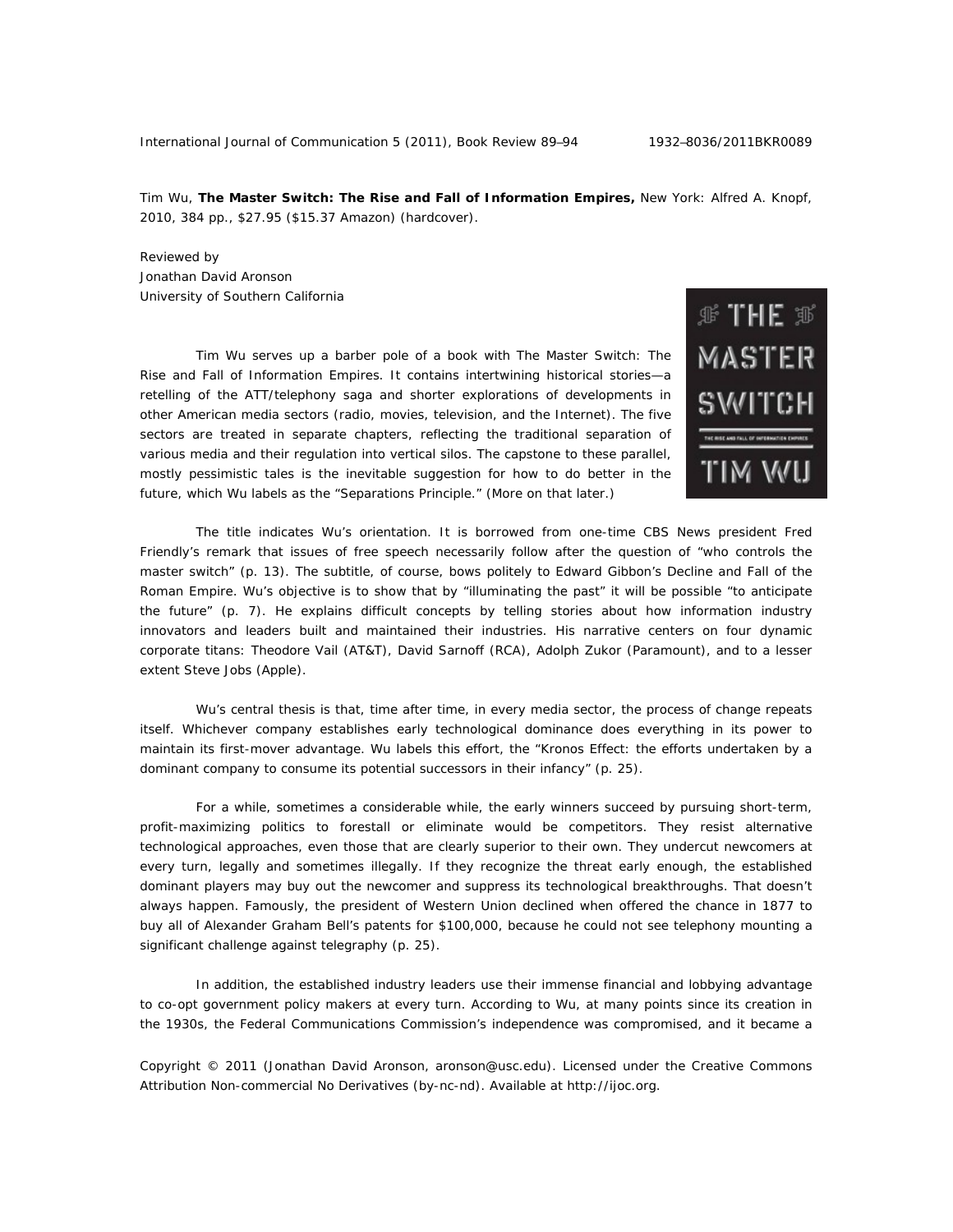$\overline{a}$ 

virtual puppet of the dominant media and communication powers that were ascendant at that moment. Although the dominant firms usually prevailed, occasionally their arrogance and actions backfired. Almost to the end, for example, most observers were confident that "an outright breakup of (AT&T) the nation's telephone company, which since 1921 had provided the world's best service" was "unthinkable" (p. 193). Similarly, other media behemoths delayed their demise, but could not avoid it forever.

 Ultimately, however, new companies that champion new and superior technologies win out. Wu relies on Joseph Schumpeter's concept of "creative destruction" and Clayton Christensen's notions of disruptive and sustaining innovations to explain the eventual supplanting of the old dinosaurs by robust, entrepreneurial newcomers. The cost of delay for innovation and for consumers is often substantial. For example, the superior FM radio technology was introduced commercially long after it was technically ready to supplant or complement AM radio.

 The bands of Tim Wu's barber pole spiral out in chronological order. He sets the scene for the AT&T story with a description of a gala 1916 National Geographic celebration of the Bell System's achievements over four decades, especially its consolidation as a protected regulated monopoly as dreamed by its visionary long-time leader Theodore Vail. Wu extols the early triumphs and leadership of Vail, his ultimately failed effort to prevent attachments of non-AT&T equipment to AT&T's network, the breakup of Bell in the early 1980s, and its rebirth as a more limited wireless powerhouse.

The phoenix-like path is well known to telecom scholars, but likely will fascinate media experts.<sup>1</sup> AT&T's ultimately unsuccessful efforts to migrate into other media arenas also are examined. To maintain its telecommunication hegemony, AT&T first entered and then agreed to retreat from its forays into radio set production, radio broadcasting, and the movie and television industries. Only after its breakup was AT&T permitted by the government to enter into the value-added services markets, which eventually evolved into the nascent Internet sector.

 Media scholars, depending on their specialty, are likely to find the others strands of Wu's story equally familiar or filled with new information and analysis. As a telecom scholar, I am fascinated by the moguls who built these adjacent media sectors and struck by the similarities across sectors. This, after all, is exactly what Tim Wu goes to great length to demonstrate. He succeeds.

<sup>1</sup> Popular journalists and writers cover this same ground: John Brooks, *Telephone: The First Hundred Years* (Harper Collins,1975); Steve Coll, *The Deal of the Century: The Breakup of AT&T* (Touchstone: 1986); Alan Stone, *Wrong Number: The Breakup of AT&T* (Basic Books, 1989); Leslie Cauley, *End of the Line: The Rise and Fall of AT&T* (Free Press, 2005); and Nicholas Carr, *The Big Switch: Rewiring the World, from Edison to Google* (Norton, 2008). More formal histories by economists and former regulators also abound: Harry M. Shooshan (ed.), *Disconnecting Bell: The Impact of the AT&T Divestiture* (Pergamon, 1984); Gerald W. Brock, *The Telecommunication Industry: The Dynamics of Market Structure* (Harvard, 1981); and *Telecommunication Policy for the Information Age: From Monopoly to Competition* (Harvard, 1994).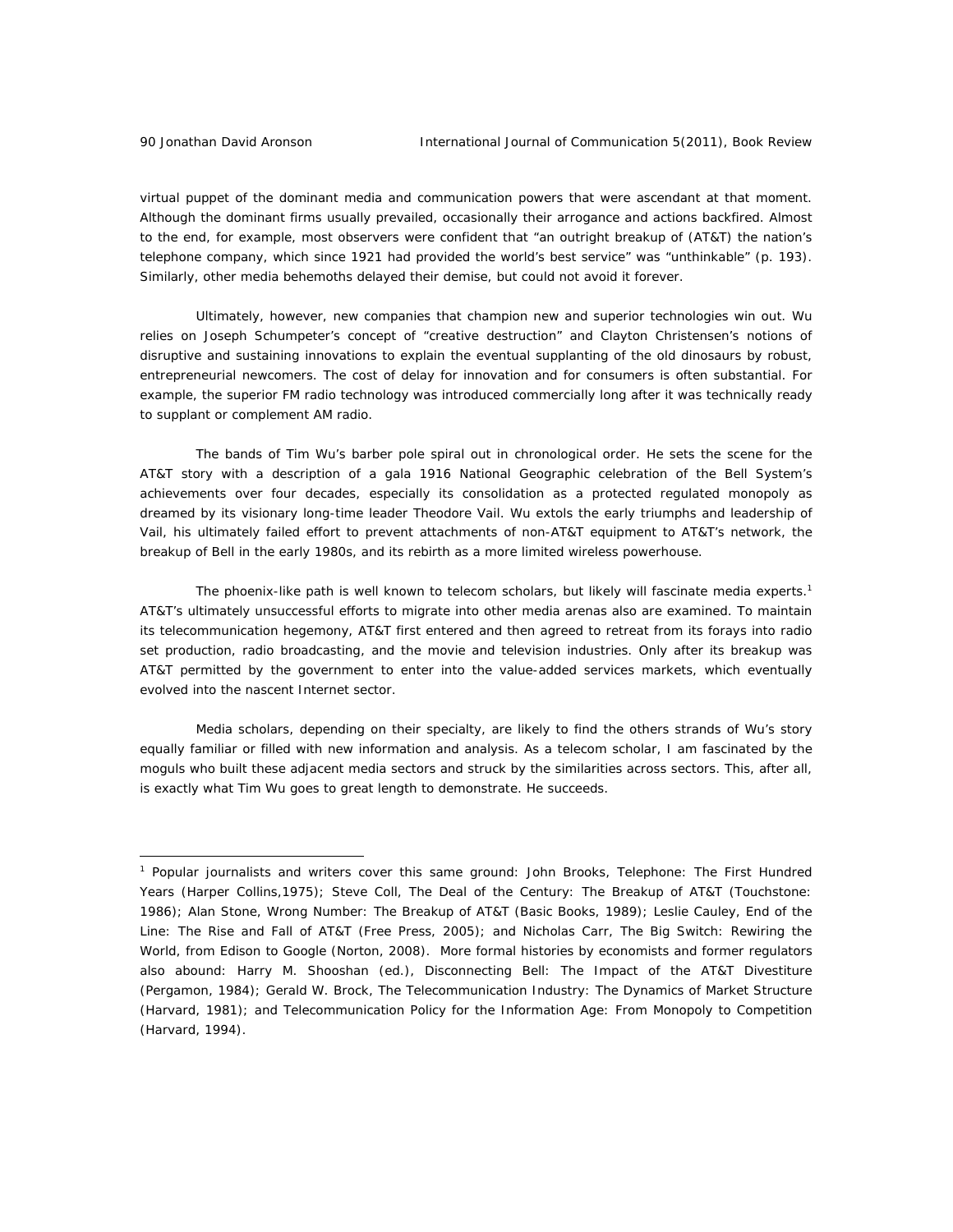Early radio, like early telephony, was inherently local. Wu begins the odyssey of radio from the first mass broadcast—the Dempsey-Carpentier heavyweight championship fight of July 1921. He describes the fork between privately controlled RCA in the United States and the government-owned British Broadcasting Corporation. He then returns to the rise to absolute dominance of David Sarnoff, who "proceeded like the ancient Chinese emperors who rewrote history as soon as they came to power, to prove they had had Heaven's mandate all along" (p. 85). To illustrate the strength of the Kronos Effect, Wu recounts how "Sarnoff and the rest of the AM radio industry quietly campaigned to relegate FM radio to irrelevancy" (p. 127). For two decades, from 1926 to 1946, Sarnoff and his allies delayed the successful commercial introduction of the technologically superior FM radio. The FCC was misled and persuaded to become an accomplice in this stalling tactic until after World War II, and even then "FM radio stations owned by AM were required to carry the exact same programming—so-called simulcasting—for the supposed benefit of the American consumer" (p. 132).

 According to Wu, "David Sarnoff was a true visionary, but not of the progressive kind." Beginning in the late 1920s "Sarnoff, RCA, NBC, and later CBS repeatedly lobbied the FCC to adopt the view that television was simply an outgrowth of radio, and one that the established radio industry could be entrusted to bring to proper fruition" (p. 143). In response, the FCC "arrested the marketing of television from its invention in the late 1920s until the 1940s" (p. 145). Sarnoff was not anti-television; he just wanted to make certain that its mass introduction was delayed until he could dominate the industry.

 The concentration and resistance to competition in the movie industry and in the movie theater industry followed a similar pattern. In 1912, Adolph Zukor, the third major protagonist in Wu's tome, began his journey from ownership of a small movie theater to the dominant leader of the motion picture industry. The early American film industry grew up on the East coast, transitioning from photography to short films. As documented in Neal Gabler's *An Empire of their Own: How the Jews Invented Hollywood*, Zukor's efforts first overwhelmed the "Film Trust" that was built on the inventions of Thomas Edison and then dreamed of replacing it with his own centralized machine, with himself at the hub.<sup>2</sup> In July 1916, Zukor took over Paramount Studios and assumed leadership of the Hollywood-based Independent Studios. This new combination emerged as "the first major integrated studio in America and now the largest film corporation in the world" (p. 91). By the late 1920s, the Zukor-led combination of Paramount, MGM, and Universal "hunted down and destroyed most of the independent theaters, producers, and distribution companies" (p. 98). Warner Bros. managed to join the ranks of the majors, riding on the success of the first hugely successful talkie, *The Jazz Singer*. Only United Artists, led by D.W. Griffiths, survived and maintained an important independent role.

 Wu detours from his competition-based trajectory at several points to venture into the realm of free speech and censorship. In response to attacks by Catholic activists under the banner of the "Legion of Decency," especially after the introduction of sound, Zukor and the film industry chose to adopt a "Production Code" rather than risk their profits. The movie industry agreed to not lower the moral standards of the audience, to feature "correct standards of life," and to not ridicule or go against natural or human law. (p. 120). As the movie industry succumbed to outside pressure—it would also do so later

 $\overline{a}$ 

<sup>2</sup> Neal Gabler, *An Empire of their Own: How the Jews Invented Hollywood (Random House, 1988)*.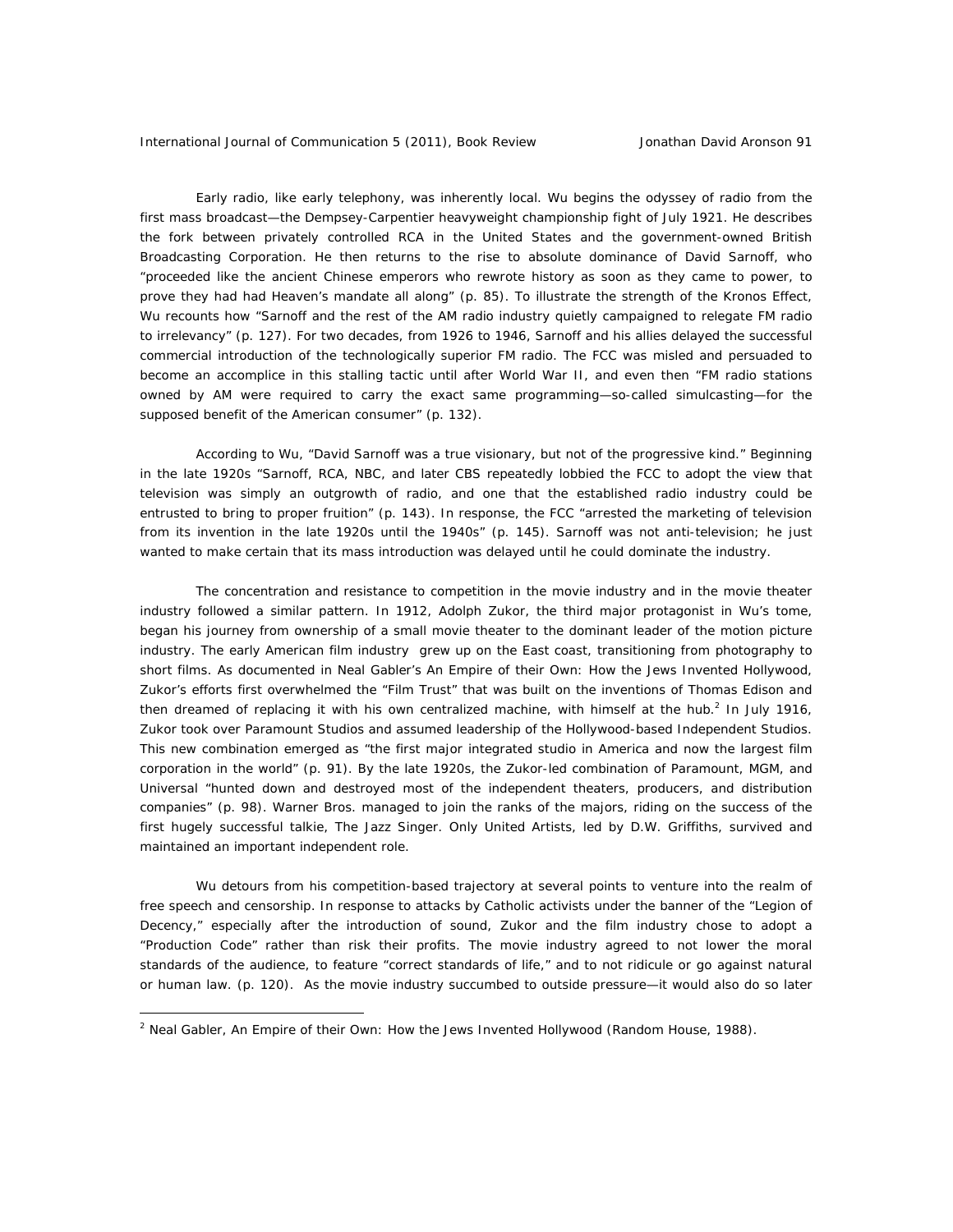during the McCarthy attacks—the quality of Hollywood films suffered. Wu's main contention, one that he returns to throughout *The Master Switch*, is that "in the United States, it is the industrial structure that determined the limits of free speech" (p. 121).

The rebels and challengers that eventually displaced the old guard broke the dominance of the old monopolists. Television replaced radio in the hearts of most Americans. The rise of cable television and Ted Turner's CNN undermined the dominance of the broadcast networks. The unified studio structure was undercut and on January 1, 1984, AT&T was broken into pieces. Efforts to rebound through reconsolidation showed mixed results. Media "conglomeratization" swept a movie industry eager to control its risks and maximize profits. But the shipwreck of the AOL-Time Warner merger continues to haunt the media industry. The dominance of the moguls who reigned after World War II has never again reached the zenith of power and concentration the industry founders achieved.

 Finally, Wu turns his attention to the rise of the Internet. From the time of Theodore Vail, AT&T thrived in its role as a regulated monopoly. By contrast, the computer industry, which held the potential to "link man and machine," matured in a largely unregulated market environment (p. 169). Paul Baran, the father of packet switching, Vint Cerf, the principal designer of the Internet protocol, and others laid the groundwork for a global information network with far more decentralized structure than any previous information industry. As communication and computer technologies began to converge, conflict and competition was predestined.

 In the final two chapters of *The Master Switch*, the narrative jumps first to the present and then to the future. The critical battles for control of the desktop by Microsoft against IBM and later its efforts to fend off the challenge of Google receive only passing attention.

 The penultimate chapter introduces Wu's fourth mogul, Steve Jobs, and then assesses Apple's growing competition with Google, as they "are fighting anew the age-old battle" for dominance. But, Wu argues, "this time around, as compared with any other, the sides are far more evenly matched" (p. 273). Steve Jobs receives less attention than do the other three stars of the book, because, as Wu recognizes, the battle is larger than the competition between these two giant technology leaders.

 This war is being fought on three fronts. First, this "is the old conflict between the concepts of the open system and the closed, between the forces of centralized order and those of dispersed variety" (p. 289). Apple, AT&T, and the entertainment conglomerates champion centralized, self-contained systems, while Google and its Internet allies favor specialized, decentralized Internet operations. Second, echoing Jonathan Zittrain, Wu sees an ongoing effort by Apple and others in the information industry "to replace the personal computer with a new generation of 'information appliances'  $\degree$  (p. 291).<sup>3</sup> The third confrontation, this one between device and equipment providers and the implications of the move of services to the "The Cloud," is not directly addressed. Everybody agrees that Apple makes really cool stuff, but iPhones, iPads, and the like are still commodities. Apple's profits still are disproportionately from the sale of devices, and not from services like iTunes or from its applications. The pace of innovation is

 $\overline{a}$ 

<sup>3</sup> Jonathan Zittrain, *The Future of the Internet and How to Stop It*, (Yale, 2008).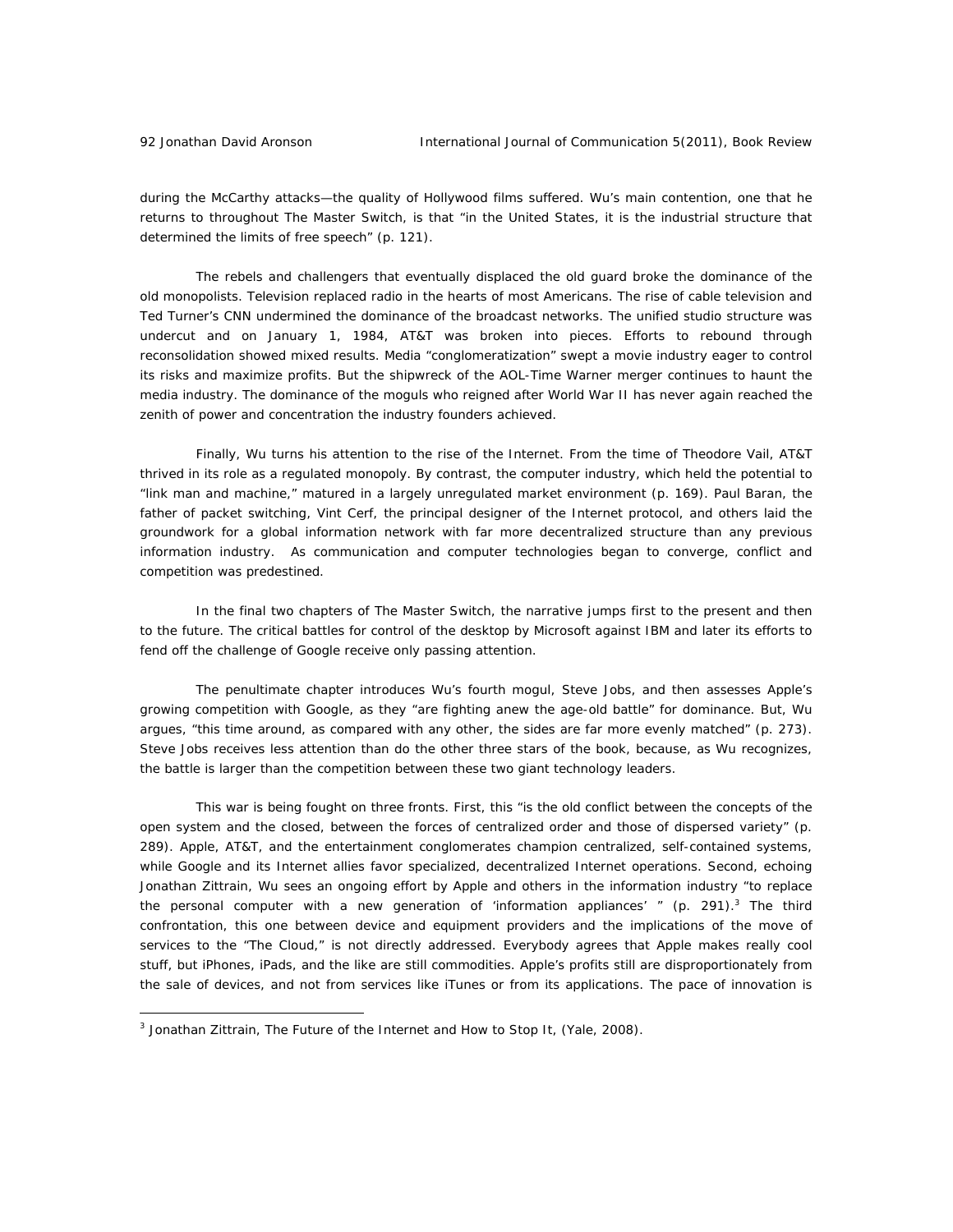fierce, requiring Apple to hit home run after home run to turn back its competitors. Moreover, Google has deployed new weapons like Gmail and Android in its battle for its vision. As Sony discovered, and Apple recognizes, this is a huge challenge, especially since most customers prefer the choices they enjoy in open networks. Users want modularity—the freedom to plug in any device, software, or service into their personal system and have it work seamlessly.

 Still, even if a post-Jobs Apple stumbles, Google is far from secure, as even more specialized firms emerge to try to slice of pieces of their business.

 In the final chapter, Wu returns to his academic roots in his framing of a possible way forward. When introducing his discussion of the Internet, Wu asks: "Was the Internet truly different, a real revolution?" and then responds: "We don't yet know the answer?" (p. 169). Yet, oddly, after some 300 pages of repeatedly arguing that companies and governments consistently follow the same patterns and fall into the same traps, Wu declares, rather unconvincingly, "this time is different" (p. 316). This is akin to the claim that every generation makes, that the world is at a critical turning point unlike any that has gone before. Only rarely, as at the onset of the Industrial Revolution in the late  $18<sup>th</sup>$  century, is a paradigm change truly at hand. Even then, it took historians decades to agree that a momentous change had been underway.

 The concluding chapter is far more theoretical and less entertaining than is the rest of the volume, but like his vigorous call for "network neutrality" in the first volume of this journal,<sup>4</sup> his suggestions likely will generate considerable discussion and debate. Wu proposes a "Separations Principle" that would mandate

 a salutary distance between each of the major functions or layers of the information economy. It would mean that those who develop information, those who own the network infrastructure on which it travels, and those who control the tools or venues of access must be kept apart from one another. At the same time . . . the government also (must) keep its distance and not intervene in the market to favor any technology, network monopoly, or integration of the major functions of an information industry. (p. 304)

 In essence, Wu seems to want to establish separation between horizontal layers across media providers, while abolishing vertical silos that traditionally kept them apart.

 On one level, Wu is suggesting a perfectly sensible middle ground that recognizes that neither free markets nor obtrusive government regulation and intervention will be able to ensure that monopolies do not triumph at the expense of the public interest. Alright, but that leaves three open questions: First, where should the line be drawn between markets and government? Second, how can the pragmatic middle ground be reached and implemented in a politically divided America that usually favors black or white (or red and blue) approaches over pragmatic compromise? Finally, can the Separations Principle be

 $\overline{a}$ 

<sup>4</sup> Wireless Carterfone, *International Journal of Communication 1* (2007), pp. 389–426.